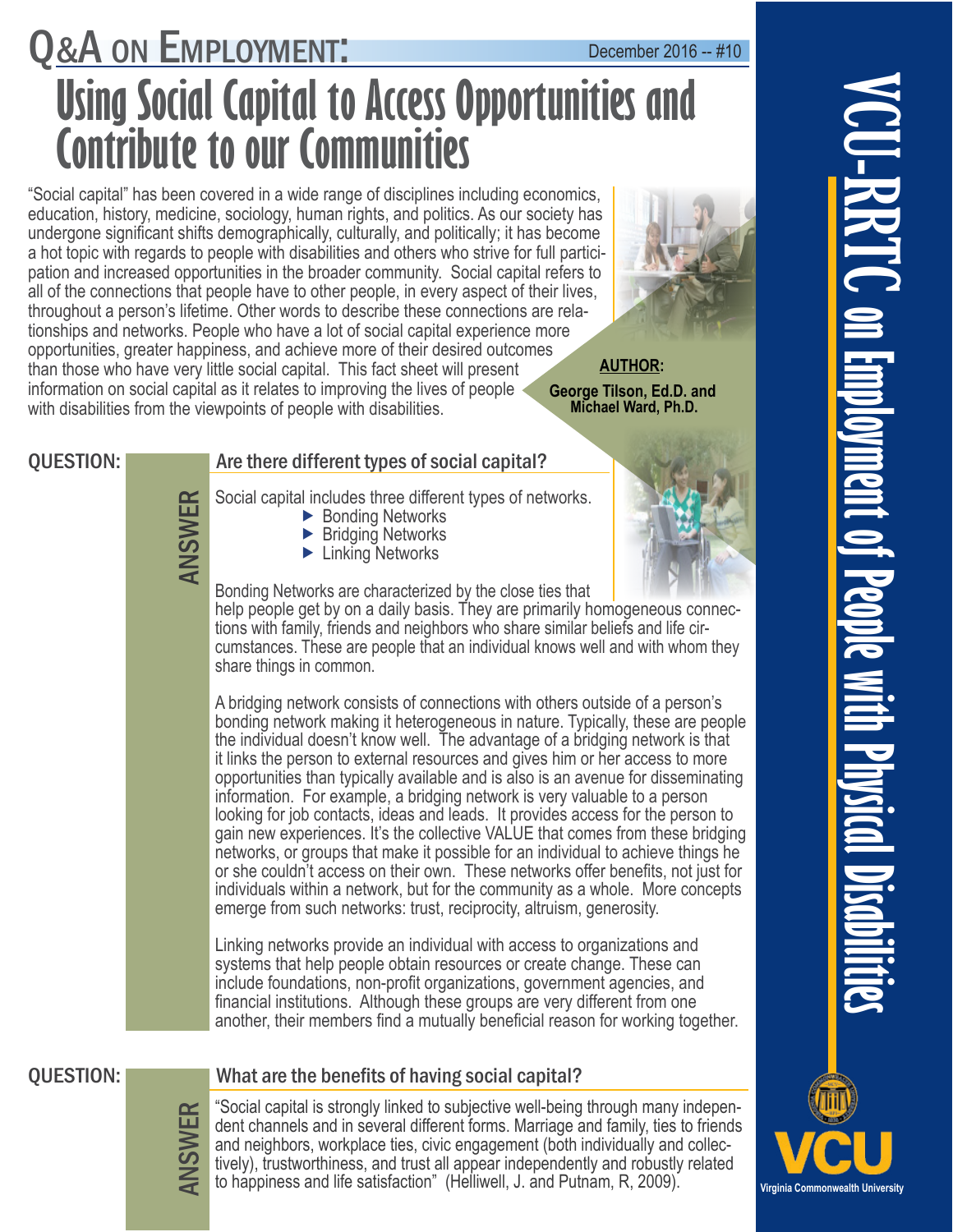There appear to be relationships between the number connections people have with a number of beneficial outcomes.

- $\blacktriangleright$  Better health and well-being
- $\triangleright$  Greater access to diverse options and opportunities
- Expanded sense of hopefulness and optimism about the future
- $\blacktriangleright$  Increased willingness to make tangible contributions to the community
- Stronger self-determination

Self-determination is such a powerful concept for all people but certainly for those with disabilities. Selfdetermined individuals have the power to make decisions and have choices. They have a large measure of control over their lives. They have access to resources and supports that they need. It follows that a person's ability to live a self-determined life is compromised if they lack social capital.

# QUESTION:

| $\boldsymbol{\omega}$ | F<br>f<br>fı<br>n<br>р<br>n |
|-----------------------|-----------------------------|
|                       |                             |

# How do people typical acquire social capital?

or most of people, social capital is initially transmitted at an early age, by an individual's parents and amilies. The amount of initial social capital a child "inherits" from family members can differ significantly, from a tremendous amount, to almost none. Social capital is greatly influenced by a person's bonding etwork. As part of the maturation process people begin to acquire social capital by discovering their passions, being recognized for these passions, and finding avenues for expressing them within a community. An individual's social capital expands as he or she encounters others who will encourage, support and guidance. An individual begins to develop a sense of purpose and a positive view of the future.

## QUESTION: What are some of the unique challenges for people with disabilities in building social capital?

By the very nature of their disabilities, many individuals are likely to have limited opportunities to form<br>the kinds of relationships and connections that build social capital. Lack of transportation, limited<br>opportunitie the kinds of relationships and connections that build social capital. Lack of transportation, limited opportunities to participate in community activities, and being unemployed may be beyond the control of the individual with a disability. However, these things restrict opportunities for people to make valuable connections. People who do not have disabilities have around 150 connections; however, those with disabilities typically have as few as 25. Alexandra Dixon encourages us to be mindful of the fact that some of us, because of our backgrounds, have more advantages than others do. This influences a person's social capital.

"So I'm thinking about intersecting identities and how that may limit the amount of social capital one is able to access. For example, being a person of color and disabled might mean that access to social capital is different than it is for me. When it comes to education -- because social capital is about how we resource our schools -- those who don't have a lot of social capital may not be able to get the resources they need to have good schools which further perpetuates systemic inequality."

# QUESTION: What are some characteristics of people with disabilities with high levels of social capital?

The following list of characteristics is based on general trends in the disability field as well as input from<br>
People disabilities. Individuals with high levels of social capital have the following:<br>
Ability to leverage t people disabilities. Individuals with high levels of social capital have the following:

- Resources;
- Ability to leverage those resources;
- Influence, control, autonomy;
- ▶ Natural supports;
- ▶ Desire and ability to advocate for others;
- Emotionally satisfying life styles;
- ▶ Options and choices
- Ability to ask for, and make referrals and recommendations;
- Motivation and means to attend events (social, work-related, recreational);
- Willingness to contribute time, talents, energy and other resources to the community;
- $\triangleright$  Ability to evaluate where the holes are in their network, and strive to fill those holes;
- ▶ Connections through ongoing education and training;
- $\triangleright$  Access to social media;
- $\blacktriangleright$  Ability to get to the places they want to go to;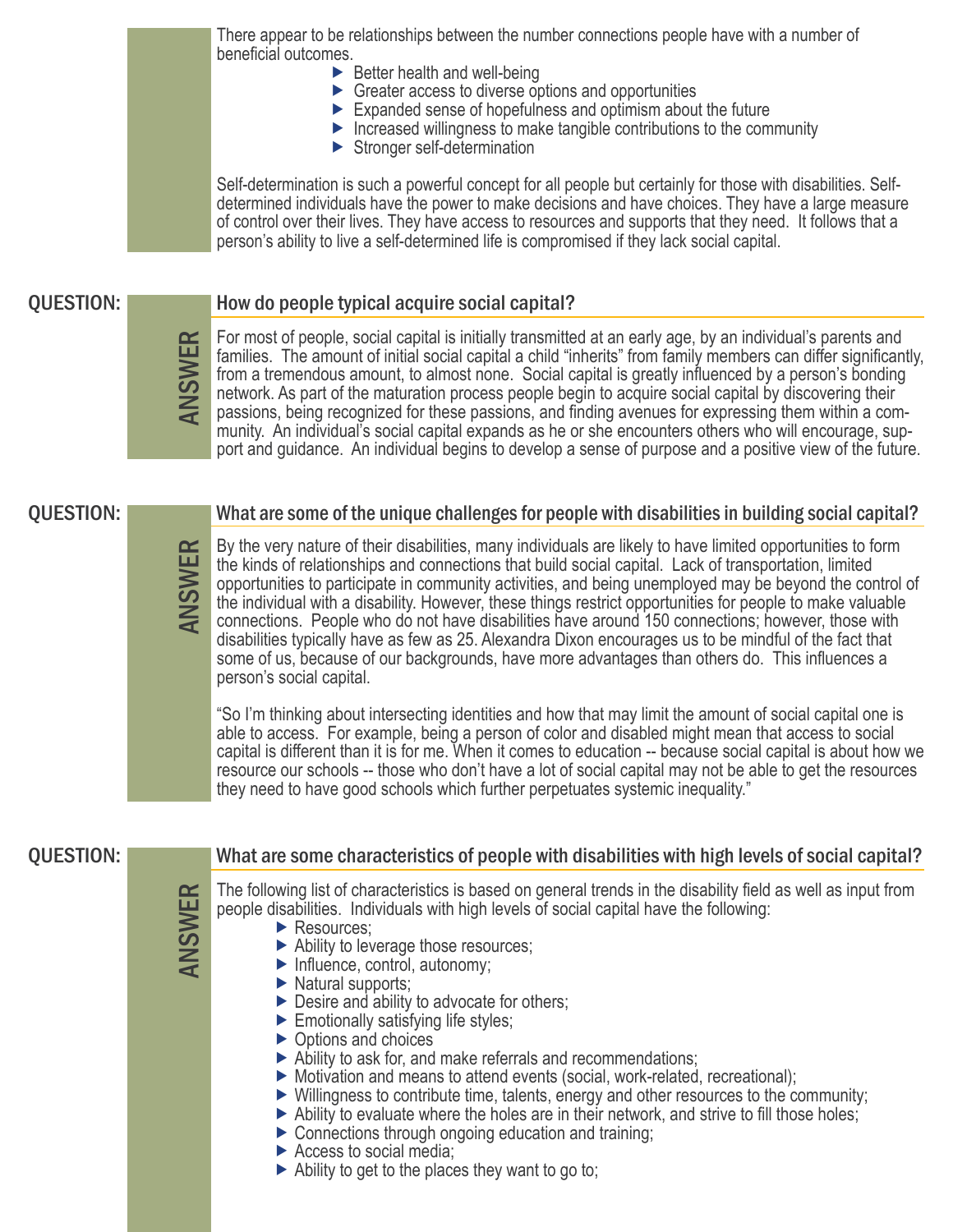- Ability to communicate, with and without accommodations or assistive technology to express what they want and need, obtain information, identify problems, generate solutions, and manage conflicts;
- ▶ Desire to bring people together to meet common needs;
- Strong sense of self-efficacy;
- $\triangleright$  Belief in the power of collective action;
- ▶ Understanding of their limitations and willingness to ask for specific help;
- $\triangleright$  Desire to reciprocate and help others in any way they can;
- A spirit of adventure such as a willingness to "put themselves out there;"
- Strategic alliances;
- $\triangleright$  A personality that draws people to them; and
- Access to information and opportunities for skill-building.

# What other "tips" can people with disabilities use to build social capital?

# QUESTION:

The following tips are provided by people with disabilities:

## *Neil Jacobson, Former Senior Vice President Wells Fargo*

*"I know that all the technical stuff can be learned if the social capital is there. Conversely, without social capital, technical skills are often useless."* 

Relationships are critical as "it is not who I know, but who knows me." Social capital is the ability to be liked. It is by far the most important asset anyone has in both their professional and personal lives. All other assets and attributes can be acquired or compensated for if a person knows how to network and develop relationships. It takes WORK…hard work to build a network and to create the valuable relationships needed to impact you personally and professionally:

- $\blacktriangleright$  Ingratiate oneself within a solid and respected network;
- ▶ Collect names, contacts and resources;
- Ask for referrals/recommendations; and
- Attend frequent events to get your name and abilities out into the region, even if accommodations are needed.

*"At many of the Bank's functions, everyone stood and chatted with each other. From my wheelchair, all I could see were butts and … No one could hear me above the din. My colleague suggested that before each function I contact people I wanted to meet and arrange times they could meet me in the hallway, sit down, and chat with me for a few minutes. It worked! I met many people that way and it was fun!"* 

*"When I first worked at Wells Fargo, my team members always went to a bar Friday afternoons. I hate the taste of liquor. I quickly learned the importance of joining them at the bar that was where many decisions were made. My drink – rum and coke without rum. I've often said that one of my biggest handicaps working for a bank was my dislike for wine and sports. Many company dinners were preceded by hours of wine tasting. Many company meetings were held right before sports events. I attended every party, dinner and event that I could, and I enjoyed them too!"* 



I

ANSWER

## *Alexandra Dixon, Community Partnerships Coordinator HealthWorks*

Use your network and others you know to get what you need/want.

*"Last year, the very first snow storm that dumped 23 inches I was stuck in the house I was renting for five days, because my street had not been plowed. At the end of five days, my patience wore out, and I called every politician I knew, from my US Senators and Congressmen, to my State Assembly folks, to my board of supervisor people. I was plowed out in an hour and a half."* 

Get to know people who are very different from you.

*"I think that part of the reason I have such a wide social network is that I have people from all kinds of different walks of life. I have theater folks, I have healthcare folks, I have teacher folks, I know the head of Virginia's ACLU. I have lots of politicians in my network. I know people working on immigration justice*